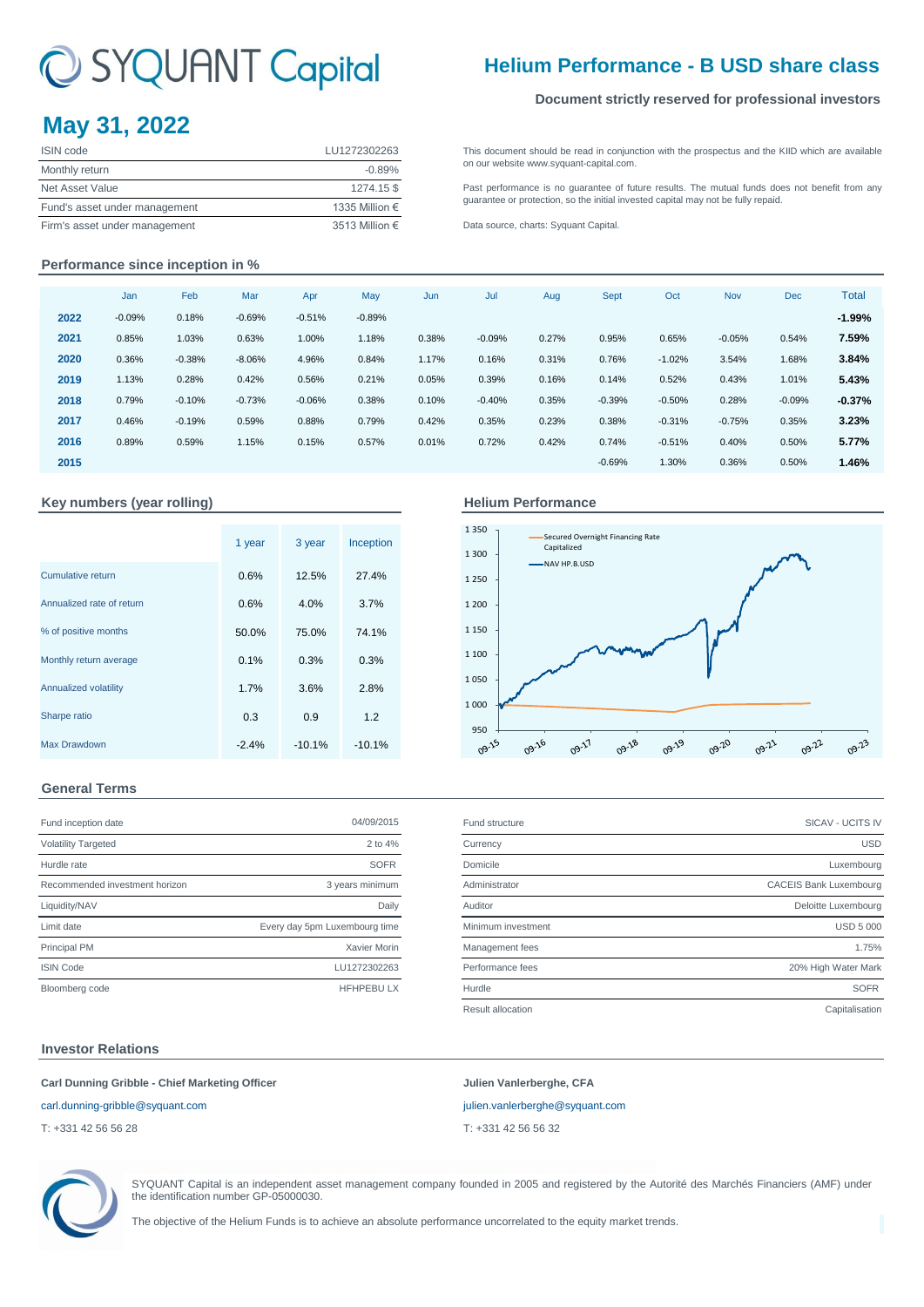# C SYQUANT Capital

# **Helium Performance - B USD share class**

### **Document strictly reserved for professional investors**

# **May 31, 2022**

| <b>ISIN</b> code              | LU1272302263   |
|-------------------------------|----------------|
| Monthly return                | $-0.89%$       |
| Net Asset Value               | 1274.15\$      |
| Fund's asset under management | 1335 Million € |
| Firm's asset under management | 3513 Million € |

[This](http://www.syquant-capital.fr/publications-syquant-capital.php) [document](http://www.syquant-capital.fr/publications-syquant-capital.php) [should](http://www.syquant-capital.fr/publications-syquant-capital.php) be read in [conjunction](http://www.syquant-capital.fr/publications-syquant-capital.php) with the prospectus and the KIID which are available [on our website](http://www.syquant-capital.fr/publications-syquant-capital.php) www.syquant-capital.com.

[Past](http://www.syquant-capital.fr/publications-syquant-capital.php) [performance](http://www.syquant-capital.fr/publications-syquant-capital.php) is no [guarantee](http://www.syquant-capital.fr/publications-syquant-capital.php) of future results. The mutual funds does not benefit from any [guarantee or p](http://www.syquant-capital.fr/publications-syquant-capital.php)rotection, so the initial invested capital may not be fully repaid.

[Data source, c](http://www.syquant-capital.fr/publications-syquant-capital.php)harts: Syquant Capital.

## **Disclaimer**

The information contained in this document does not constitute any recommendation or investment proposal. This material has been prepared for informational purposes only. This document is neither an offer to sell nor a solicitation of an offer to buy any securities or other investment product described herein.

Product(s) described herein is/are not available to all persons in all geographic locations. There are significant risks associated with investment in the Fund. Investment may not be suitable for all investors and is intended for sophisticated investors who have fully understood the risks associated with such an investment and can accept a substantial or complete loss of their investment.

Each prospective investor should review the Prospectus of the Fund which contains important information concerning risk factors, past performance and material aspects of the Fund and which must be read carefully before any decision to invest is made.

Past performance is not a guarantee of future results and no assurance can be given that product(s) described herein will yield favourable investment results or that the Fund's investment objectives will be achieved or that the investor will receive a return of all or part of their investment.